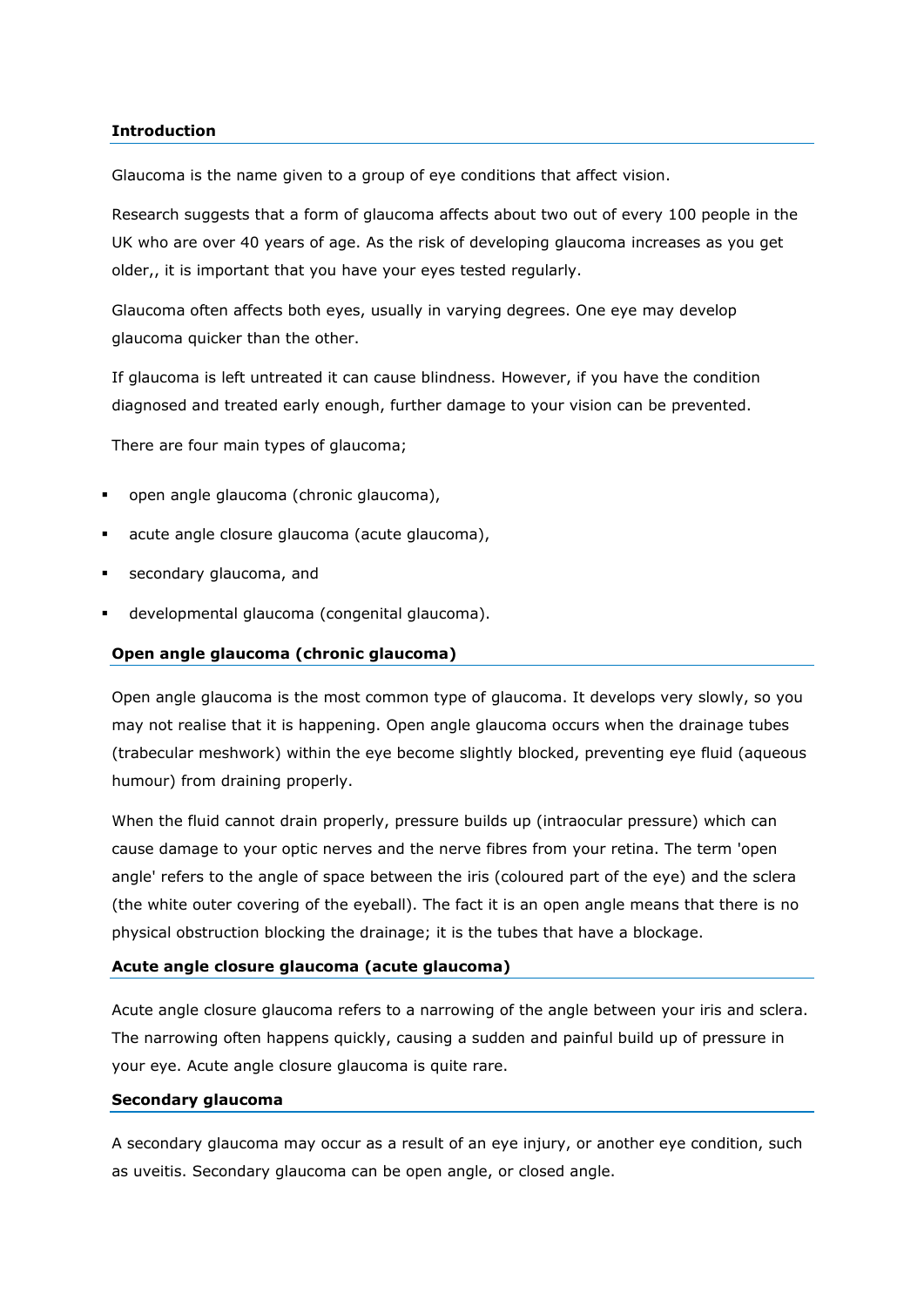# **Developmental glaucoma**

Developmental glaucoma is very rare, but it can be serious. It is usually present at birth, or develops shortly after birth. Developmental glaucoma is caused by an abnormality of the eyeball.

## **Symptoms**

# **Open angle glaucoma (chronic glaucoma)**

There are usually no symptoms with chronic glaucoma because it occurs so slowly. People with this type of glaucoma often do not realise that their sight is being damaged. This is because the first part of the eye to be affected is the outer field of vision (peripheral vision). This often means that vision is lost from the outer rim of the eye, slowly working inwards towards the centre.

Changes in vision are often linked to getting older, which is why regular eye checks are so important. It is recommended that people who are over 40 years of age have an eye test every two years.

## **Acute angle closure glaucoma (acute glaucoma)**

Due to the rapid development of acute glaucoma, the symptoms are often severe. They include:

- intense pain,
- redness of the eye,
- headache,
- sore, tender eye area,
- seeing halos, or 'rainbow-like rings' around lights, and
- misty vision.

As a result of these symptoms, some people may experience nausea and vomiting.

The symptoms of acute glaucoma are not constant, and they can last a few hours before disappearing again. However, each time the symptoms occur, your vision is damaged a little more. It is important that you contact your GP straight away if you experience any of the above symptoms because early treatment can prevent further damage from occurring.

If you experience symptoms outside of your GP's normal working hours, visit your nearest accident and emergency (A&E) department. The healthcare staff will be able to relieve the pressure within your eye and treat any pain and discomfort that you are experiencing.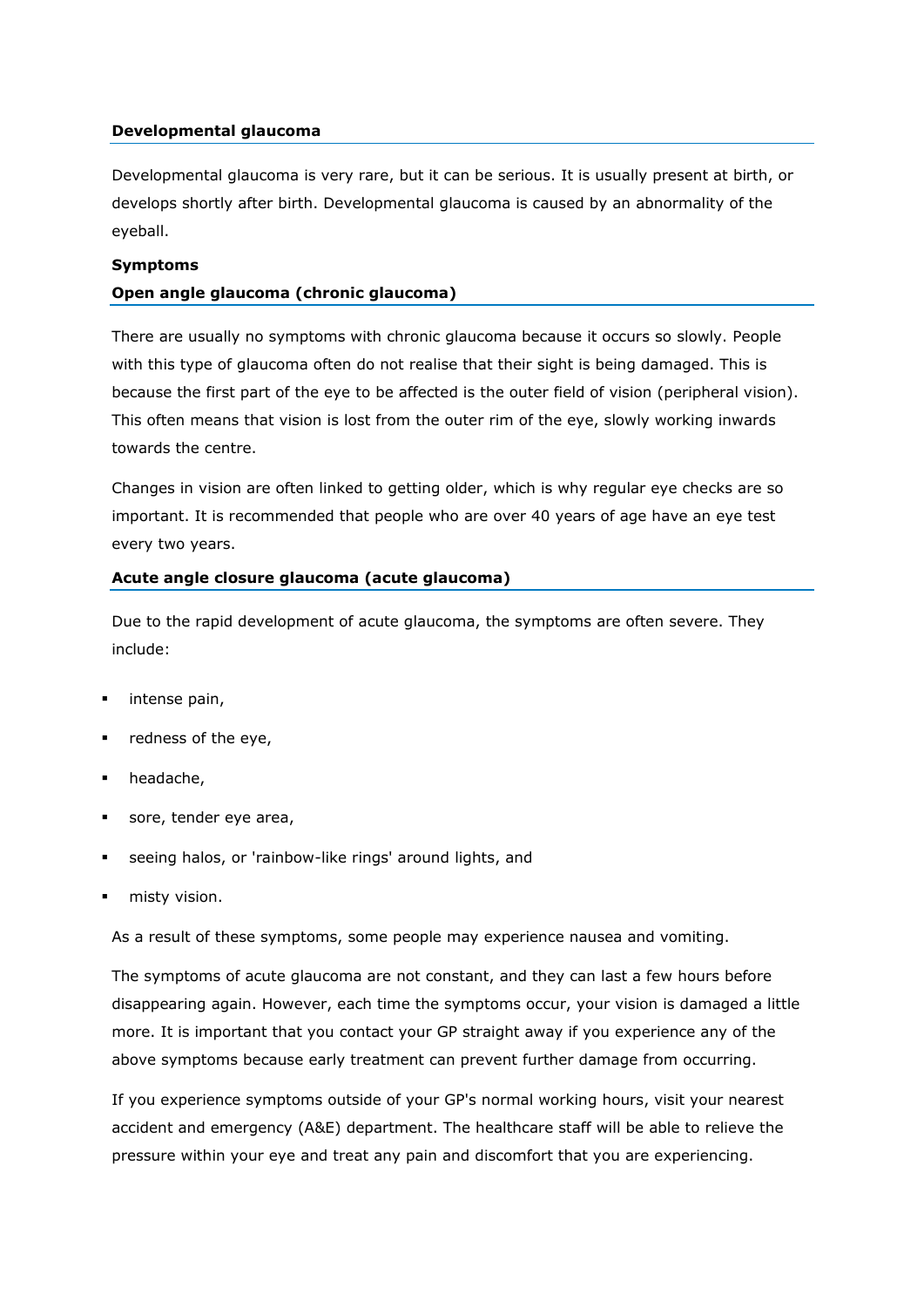# **Secondary glaucoma**

As secondary glaucoma is caused by other conditions, or eye injuries, it is possible that the symptoms of glaucoma itself may be confused with the original cause. However, the glaucoma may still cause misty vision, and rings, or halos, around light sources.

## **Developmental glaucoma (congenital glaucoma)**

Recognising the symptoms of developmental glaucoma can be very difficult due to the young age of the baby, or child.

However, your child may display some symptoms, such as:

- having large eyes, due to pressure causing the eye to expand,
- being sensitive to light,
- having a cloudy appearance to their eyes,
- having watery eyes,
- jerky movements of the eyes, and
- having a squint, which is an eye condition that causes one of the eyes to turn inwards, outwards, or upwards, while the other eye looks forward.

If you notice any of these symptoms, you should visit your GP as soon as possible, or consult an optician.

### **How the eye works**

The eyeball is filled with a watery substance called aqueous humour, which creates pressure in the eye to give it shape. In healthy eyes, this fluid constantly flows in and out of the eye to nourish it. It drains back into the bloodstream at the same rate that it is produced in order to maintain the correct pressure.

Glaucoma occurs when the drainage tubes (trabecular meshwork) within the eye become slightly blocked, preventing the aqueous humour from draining properly. It can also occur if there is an obstruction within the eye.

An obstruction within the eye, such as a blood vessel blocking the trabecular meshwork, can also prevent fluid from draining properly.

When the fluid cannot drain properly, the pressure in the eye builds up and can cause damage to the optic nerves, and the nerve fibres from the retina.

It is unknown why the drainage tubes get blocked, or why other parts of the eye obstruct the tubes.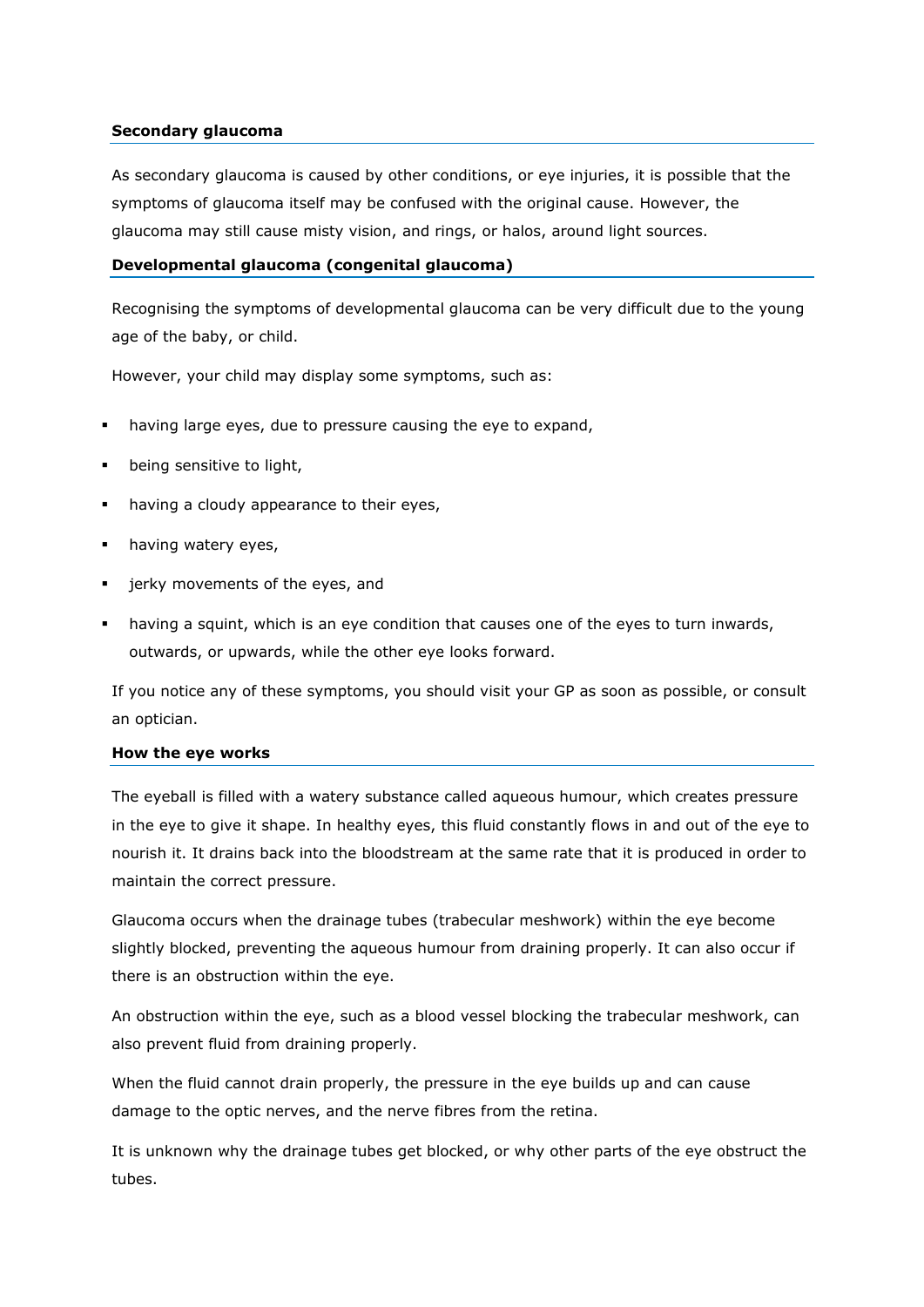### **Other causes**

There are various other factors that can lead to glaucoma. These are listed below.

- **Age** chronic glaucoma becomes more likely as you get older, affecting about 1% of people who are between the ages of 40-65, and 5% of people who are over 65 years of age.
- **Ethnic origin** people of African, or Afro-Caribbean origin, tend to have a greater chance of developing chronic glaucoma. Also, people of Asian origin are more likely to develop acute glaucoma.
- **Short sightedness** people who are short-sighted are more likely to develop to chronic glaucoma.
- **Family history** if you have a close relative, such as a parent, brother, or sister who has glaucoma, you may also have a increased chance of developing the condition yourself. You should therefore have regular eye tests in order to monitor the condition of your eyes.
- **Medical history** research suggests that people with diabetes are also more likely to develop glaucoma than those without the condition.

### **Diagnosis**

If you have glaucoma, it can take a long time before you realise that you have a problem with your eyesight. This is because glaucoma tends to damage the outer edge of the eye and work slowly inwards. You may not notice a problem until glaucoma is near the centre of the eye.

It is very important to have regular eye tests so that problems like this can be detected and treated as early as possible.

Once you are 40 years of age, you should have an eye test every two years. You should also have regular eye tests if you are over 30 years of age, and you have a close blood relative with glaucoma (for example, a parent, sister, or brother).

There are three glaucoma tests that your optician can perform. They are painless and quite quick. All three tests should be carried out during the same appointment in order to make sure the results are as accurate as possible.

The three tests for glaucoma are outlined below.

# **An eye pressure test (tonometry)**

An eye pressure test (tonometry) involves a small amount of anaesthetic and some dye being put onto your cornea (the clear front of the eye). A blue light from the head of the tonometer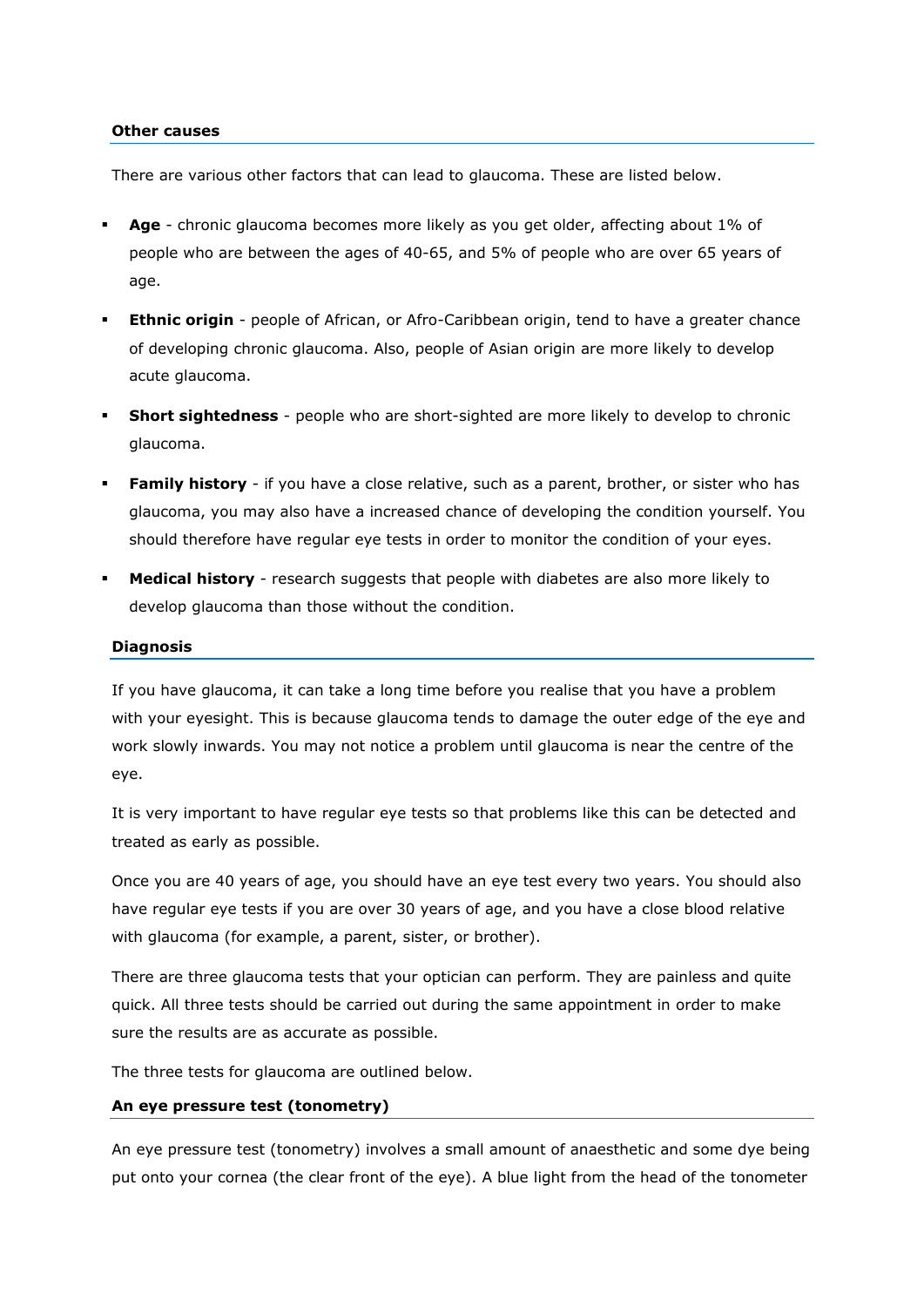is held against your eye to measure the intraocular pressure (IOP) in the eye. A tonometer is the instrument that is used to measure pressure within the eye.

# **An optic disc appearance test (opthalmoscopy)**

An optic disc appearance test (opthalmoscopy) uses a special torch and magnifier to look at the optic nerve at the back of your eye.

# **A visual field test (perimetry)**

A visual field test (perimetry) checks for missing areas of vision. A sequence of spots of lights is shown to you, and you will be asked which ones you can see. Some dots will appear in your peripheral vision (around the sides of your eyeball) which is where glaucoma begins.

If the optician finds glaucoma, you will be referred to an eye specialist for treatment. The specialist will perform more detailed eye tests to discover how developed the glaucoma is, and how much damage it has done. Tests may also be carried out to check the cause of the glaucoma .

# **Treatment**

Any damage to your vision that is caused by glaucoma cannot be repaired. This is why it is so important for you to get an early diagnosis, so that glaucoma can be treated and prevented from developing further.

The aim of treatment for every type of glaucoma is to reduce the pressure in the affected eye.

# **Treating open angle glaucoma (chronic glaucoma)**

Open angle glaucoma is often treated using eye drops. There are several different types of eye drops that may be given to you, which are outlined below.

# **Beta-blockers**

Beta blockers help to reduce the amount of fluid produced in your eyes. However, if you have asthma, or heart disease, you should not use this type of eye drops because they can cause side effects which may worsen these conditions. Beta blockers are usually taken once, or twice, a day.

# **Alpha agonists**

Alpha agonists also help to reduce the amount of fluid that is produced in your eyes, and help to improve the flow of fluid out of your eye.

Children should not use these alpha agonists because an active ingredient can cause nightmares in young users. Users of these eye drops have also reported side effects that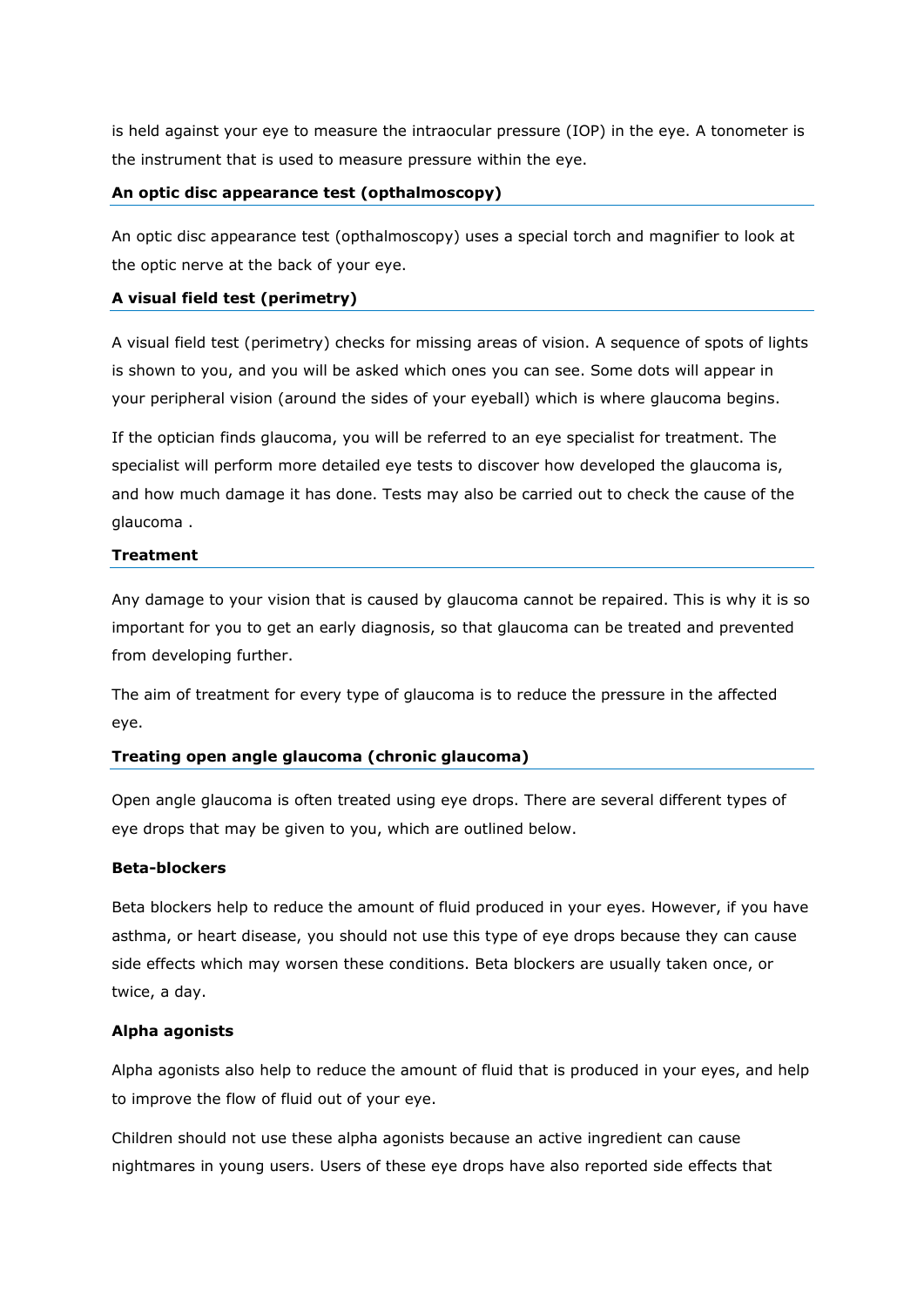include a dry mouth and generally feeling unwell. Alpha agonists are often taken two, or three, times a day.

### **Prostaglandin or prostamide analogues**

Prostaglandin, also known as prostamide analogues, help to improve the flow of fluid out of your eye. Side effects include pinkness of the eye, which may last for several days.

Your eye colour may also change; it often gets darker. Your eyelashes may also grow thicker and darker. These eye drops are generally used once a day.

## **Carbonic anhydrase inhibitors**

Carbonic anhydrase inhibitors reduce the amount of fluid produced in your eye. These drops may be taken two, or three, times a day, and may cause a bitter taste in your mouth.

## **Cholinergic agonists**

Cholinergic agonists help the fluid to flow out of your eye more effectively. Using these eye drops may cause headaches, eye ache, and dark, or blurred, vision.

Cholinergic agonists should be taken three, or four, times a day. Sometimes, a cholinergic agonist gel can be applied at night in order to assist with the flow of fluid out of your eye. You therefore do not have to wake up during the night in order to put eye drops in.

# **Other treatments for open angle glaucoma**

If the use of eye drops does not improve open angle glaucoma, a different type of treatment, such as laser treatment, or surgery, may be recommended.

Laser treatment can be used to open up the blocked trabecular meshwork (drainage tubes) within your eye. The procedure is usually quick and painless, although you may experience some mild discomfort.

The most common form of glaucoma surgery is a trabeculectomy. This removes part of the trabecular meshwork to allow the flow of fluid through the eye's drainage system.

Other types of surgery include a viscocanalostomy and a deep sclerectomy operation.

Viscocanalostomy operations remove part of the sclera, enabling the eye fluid to filter out of your eye and into your body. A deep sclerectomy operation involves implanting a tiny silicone device in order to widen the trabecular meshwork.

# **Treating acute angle closure glaucoma (acute glaucoma)**

As acute glaucoma develops rapidly, the condition needs to be treated quickly. The most common forms of treatment for this type of glaucoma include;